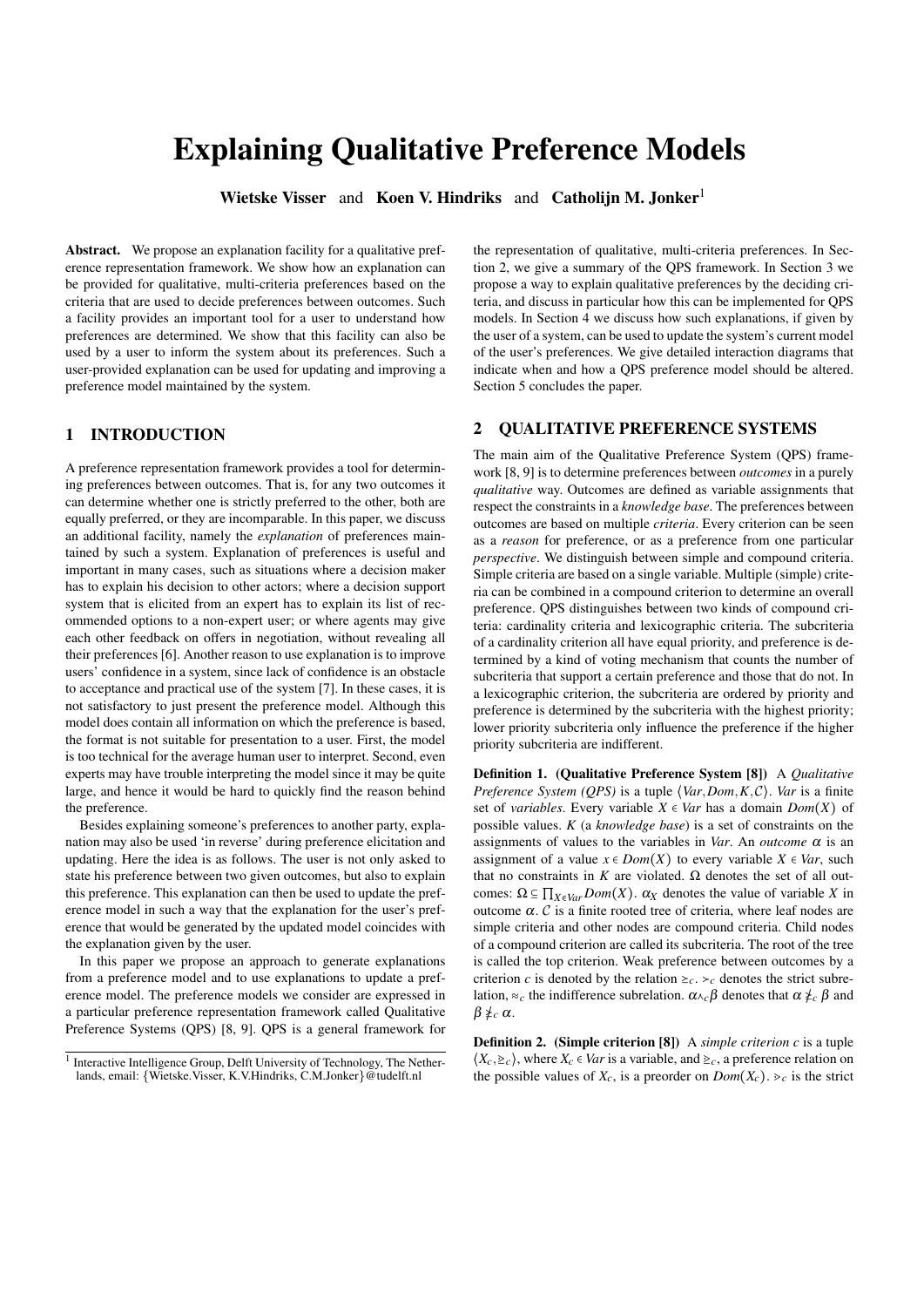|                              | lexicographic criterion $c$                                                                                                                                                                                | goal-based cardinality criterion $c$                                         |
|------------------------------|------------------------------------------------------------------------------------------------------------------------------------------------------------------------------------------------------------|------------------------------------------------------------------------------|
| $\alpha >_{c} \beta$         | any subcriterion $s \in C_c$ such that $\alpha > s \beta$ and for all $s' \in C_c$ :                                                                                                                       | the set of subgoals $g \in C_c$ such that $\alpha >_{g} \beta$               |
|                              | if $s' \triangleright s$ then $\alpha \approx_{s'} \beta$ and if $s' \triangle s$ then $\alpha \succeq_{s'} \beta$ or there is a                                                                           |                                                                              |
|                              | $s'' \in C_c(s'' \rhd_c s'$ and $\alpha \neq_{s''} \beta$ )                                                                                                                                                |                                                                              |
| $\alpha \approx_c \beta$     | for all subcriteria $s \in C_c$ : $\alpha \approx_s \beta$                                                                                                                                                 | the set of subgoals $g \in C_c$ such that $\alpha > g \beta$ plus the set of |
|                              |                                                                                                                                                                                                            | subgoals $g \in C_c$ such that $\beta >_{g} \alpha$                          |
| $\alpha_{\lambda_c}$ $\beta$ | 1: any subcriterion $s \in C_c$ such that $\alpha_{\lambda s} \beta$ and for all $s' \in C_c$ :                                                                                                            | n/a                                                                          |
|                              | if $s' \triangleright s$ then $\alpha \approx_{s'} \beta$                                                                                                                                                  |                                                                              |
|                              |                                                                                                                                                                                                            |                                                                              |
|                              | 2: any pair of subcriteria $(s_1, s_2)$ where $s_1, s_2 \in C_c$ such that $\alpha > s_1 \beta$ and $\beta > s_2 \alpha$ and $s_1 \triangle_c s_2$ and for all $s' \in C_c$ : if $s' \triangleright_c s_1$ |                                                                              |
|                              | or $s' \rhd_c s_2$ then $\alpha \approx_{s'} \beta$                                                                                                                                                        |                                                                              |

subrelation,  $\dot{=}c$  is the indifference subrelation. A simple criterion  $c =$  $\langle X_c, \geq_c \rangle$  *weakly prefers* an outcome  $\alpha$  over an outcome  $\beta$ , denoted  $\alpha \geq_c \beta$ , iff  $\alpha_{X_c} \geq_c \beta_{X_c}$ .

**Definition 3.** (Goal [9]) A QPS *goal* is a simple criterion  $\langle X, \geq \rangle$ , where *X*  $\in$  *Var* is a Boolean variable (*Dom*(*X*) = { $\tau$ ,  $\bot$ }), and  $\tau$  >  $\bot$ .

Definition 4. (Goal-based cardinality criterion [9]) A *goal-based cardinality criterion c* is a tuple  $\langle C_c \rangle$  where  $C_c$  is a nonempty set of goals (the *subcriteria* or *subgoals* of *c*). A goal-based cardinality criterion *c* =  $\langle C_c \rangle$  *weakly prefers* an outcome α over an outcome β, denoted  $\alpha \geq_c \beta$ , iff  $|\{s \in C_c \mid \alpha >_s \beta\}| \geq |\{s \in C_c \mid \alpha \neq_s \beta\}|$ , or equivalently, iff ∣{*s* ∈*C<sup>c</sup>* ∣ α*X<sup>s</sup>* = ⊺}∣ ≥ ∣{*s* ∈*C<sup>c</sup>* ∣ β*X<sup>s</sup>* = ⊺}∣.

Note that a goal-based cardinality criterion can only have goals as subcriteria. This is to guarantee transitivity of the preference relation induced by a cardinality criterion [8].

Definition 5. (Lexicographic criterion [8]) A *lexicographic criterion c* is a tuple  $\langle C_c, \triangleright_c \rangle$ , where  $C_c$  is a nonempty set of criteria (the *subcriteria* of *c*) and  $\triangleright_c$ , a *priority relation* among subcriteria, is a strict partial order (a transitive and asymmetric relation) on  $C_c$ .  $s \triangle_c s'$ denotes that  $s \not\vdash_c s'$  and  $s' \not\vdash_c s$ . A lexicographic criterion  $c = \langle C_c, \triangleright_c \rangle$ *weakly prefers* an outcome  $\alpha$  over an outcome  $\beta$ , denoted  $\alpha \geq_c \beta$ , iff  $\forall s \in C_c(\alpha \geq_s \beta \vee \exists s' \in C_c(\alpha >_{s'} \beta \wedge s' \rhd_c s)).$ 

## 3 EXPLAINING PREFERENCES

Ideally, any explanation given to a human user should be easily understandable by that user. Therefore, both the content and the format of the explanation matter. [6] distinguishes between two steps in explanation generation. First, the content of the explanation has to be selected. Next, a natural language explanation has to be generated. Like [6], we focus on the first step and only look at the content of an explanation. An example of natural language generation for evaluative arguments such as explanations can be found in [2].

We are not aware of any work on the explanation of preferences represented in a qualitative framework, but some work has been done on the explanation of (decisions based on) quantitative preferences. Klein and Shortliffe [5] presented strategies for automatically explaining decisions based on Multiattribute Value Theory (a quantitative preference representation framework). The explanations are based on the compellingness of objectives. Labreuche [6] presents a general framework for explaining the results of a multi-attribute preference model. He takes a quantitative approach where the utilities of the combined criteria are weighted and summed to obtain an overall utility. He develops a formal framework that justifies the selection of arguments (criteria) to be presented as explanation of a preference.

One of the main differences between quantitative and qualitative

approaches to multi-criteria preference modelling is that quantitative approaches are compensatory, whereas their qualitative counterparts are not. In quantitative approaches, a low score on one criterion can be compensated by high scores on other criteria, even if the other criteria are less important, as long as the scores are high enough. In qualitative approaches, this is not possible. For example, if one outcome is preferred to another according to the highest priority subcriterion of a lexicographic criterion, it will also be preferred according to this lexicographic criterion, no matter what the preferences of the other subcriteria are. This allows us to precisely identify the criteria that are 'responsible' or 'deciding' for the overall preference. It is our intuition that these criteria also provide a natural explanation for the overall preference.

## Explanations for preferences by QPS criteria

We now turn to the question how a preference between two outcomes by a QPS criterion can be explained. The answer to this question depends on the kind of criterion that is considered. Preferences by simple criteria (including goals) are self-explanatory, since they follow immediately from the specification of the simple criterion or goal. For example, a simple criterion  $c$  strictly prefers an outcome  $\alpha$  to an outcome β because α's value of *Xc* is better than β's value of *Xc*. Similarly, a goal *c* strictly prefers an outcome  $\alpha$  to an outcome  $\beta$  because α satisfies *c* but β does not. Of course, these facts may in turn require explanation. But since this would be explanation of knowledge (factual information about outcomes) rather than preferences, we do not discuss this topic here.

Preferences by compound criteria can be explained by the subcriteria that are *deciding* in the overall preference. Which subcriteria are deciding depends both on the kind of compound criterion (lexicographic or goal-based cardinality criterion) and on the kind of preference (strict, equal or incomparable). The deciding factor may be a single subcriterion, a pair, or even a set of multiple subcriteria that together determine the overall preference. In the following, we discuss the deciding subcriteria (and hence the explanations) for both kinds of compound criteria and for all kinds of preferences. An overview is given in Table 1.

#### *Lexicographic criteria*

Strict preference Suppose a lexicographic criterion *c* strictly prefers an outcome α over an outcome  $β (α > c β)$ . The explanation of this preference is given by a subcriterion *s* that strictly prefers  $\alpha$  to  $\beta$  ( $\alpha >_{s} \beta$ ). But not just any subcriterion that strictly prefers  $\alpha$  to  $\beta$  will do. First, every subcriterion *s'* with a higher priority than *s* ( $s' \rhd c$  *s*) has to be indifferent:  $\alpha \approx s' \beta$ , otherwise *s* would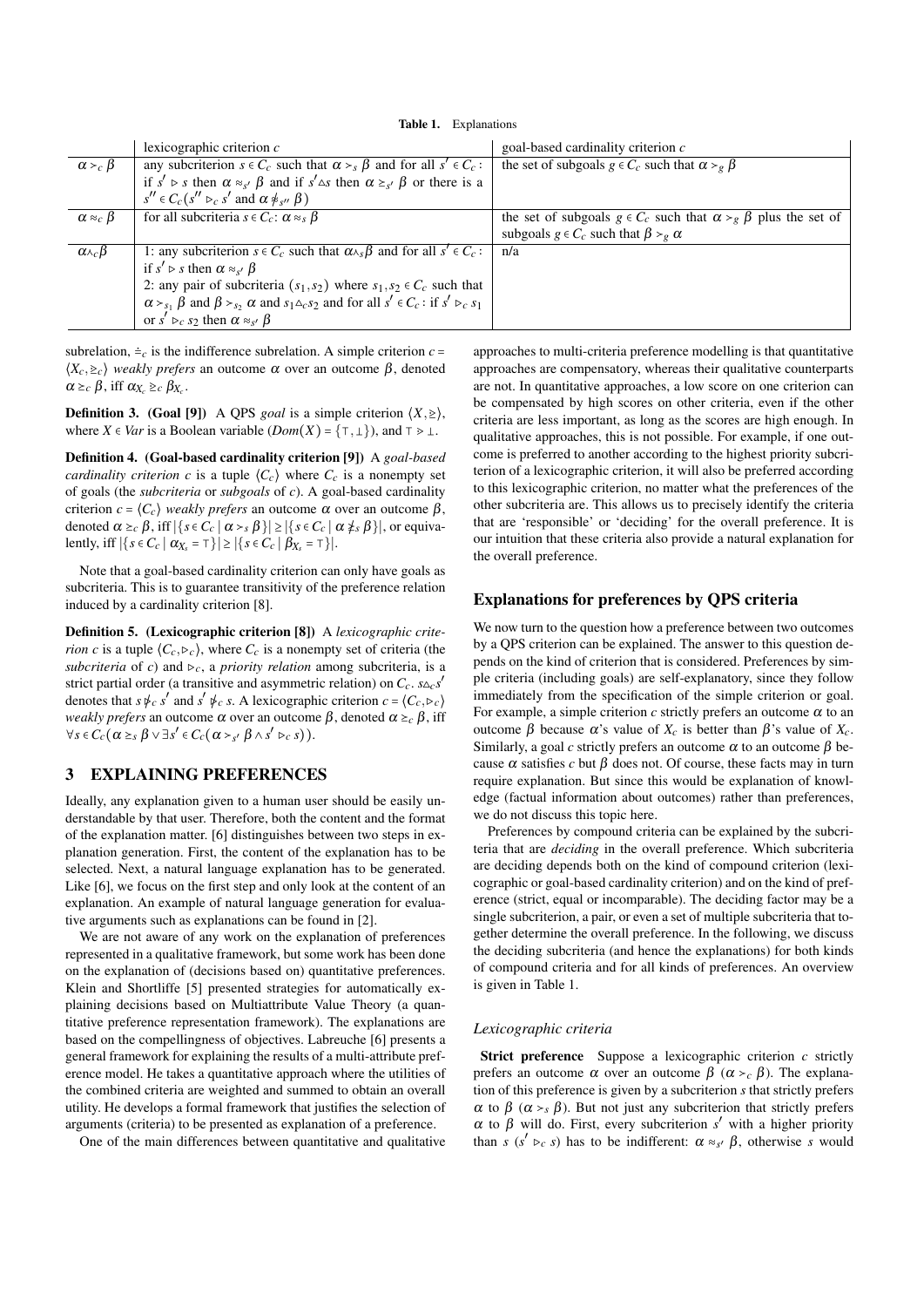

Figure 1. Example lexicographic criterion

have been overruled by *s'*. Second, every subcriterion *s'* whose priority is incomparable to that of *s* ( $s' \triangle_{c} s$ ) and which is not overruled  $(\forall s'' \triangleright_c s' : \alpha \approx_{s''} \beta)$  has to agree with *s* or be indifferent  $(\alpha \geq_{s'} \beta)$ , otherwise *s* would not have decided the preference by *c*.

Example 1. Consider the lexicographic criterion *c* displayed in Figure 1. It has four subcriteria  $c_1$ ,  $c_2$ ,  $c_3$ ,  $c_4$  such that  $c_1$   $\triangleright_c$   $c_2$   $\triangleright_c$   $c_4$  and  $c_3 \rhd_c c_4$ . The nature of the subcriteria is unspecified, but their preferences regarding four outcomes  $\alpha$ ,  $\beta$ ,  $\gamma$ ,  $\delta$  are given. The criterion *c* strictly prefers  $\alpha$  over  $\beta$ :  $\alpha >_{c} \beta$ . The subcriteria that can explain this preference are  $c_2$  and  $c_3$ .  $c_3$  strictly prefers  $\alpha$  over  $\beta$ , and is undominated.  $c_2$  also strictly prefers  $\alpha$  over  $\beta$ , and is dominated only by an indifferent criterion  $(c_1)$ . Neither is 'contradicted' by a criterion with incomparable priority.

**Equal preference** A lexicographic criterion  $c$  is only indifferent between two outcomes  $\alpha$  and  $\beta$  ( $\alpha \approx_c \beta$ ) if all its subcriteria are indifferent between  $\alpha$  and  $\beta$ . No single subcriterion is deciding in the overall preference, but all subcriteria contribute equally (note that priority does not matter, since indifferent criteria do not overrule lower priority criteria). This means that the explanation of the indifference is given by the fact that all subcriteria are indifferent.

**Example 2.** Consider again the lexicographic criterion  $c$  in Figure 1. *c* is indifferent between  $β$  and  $γ$ , because all subcriteria are indifferent between β and γ.

Incomparability If a lexicographic criterion *c* cannot compare between two outcomes  $\alpha$  and  $\beta$  ( $\alpha \wedge_c \beta$ ), this incomparability can have two possible reasons. First, the incomparability may result from a subcriterion *s* that cannot compare between  $\alpha$  and  $\beta$  ( $\alpha_{\lambda s}\beta$ ). Like in the case of strict preference, every subcriterion *s* ′ with a higher priority than  $s$  ( $s' \rhd c$  *s*) has to be indifferent:  $\alpha \approx_{s'} \beta$ , otherwise *s* would have been overruled by *s* ′ .

Example 3. Consider again the lexicographic criterion *c* in Figure 1. *c* cannot compare between  $\alpha$  and  $\delta$ . This is due to subcriterion  $c_3$ , which cannot compare between  $\alpha$  and  $\delta$ , and which is not overruled by any other subcriterion. Therefore  $c_3$  explains  $c$ 's incomparability between  $\alpha$  and  $\delta$ .

Second, the incomparability may result from two conflicting subcriteria that do not overrule each other. That is, there is one subcriterion *s*<sub>1</sub> that strictly prefers α to  $β$  ( $α >_{s_1} β$ ), and all higher priority subcriteria are indifferent. There is also another subcriterion  $s_2$  that strictly prefers  $\beta$  to  $\alpha$  ( $\beta >_{s_2} \alpha$ ), and all higher priority subcriteria are indifferent. Note that this also means that  $s_1$  and  $s_2$  have incomparable priorities, which means that neither overrules the other, so no preference can be determined. In this case, the subcriteria  $s_1$  and  $s_2$ together explain the incomparability.

Example 4. Consider again the lexicographic criterion *c* in Figure 1. *c* cannot compare between γ and δ. Subcriterion  $c_3$  strictly prefers δ



Figure 2. Example goal-based cardinality criterion

over γ, the other three subcriteria stricly prefer γ over δ. Not all subcriteria are suitable to explain the incomparability.  $c_4$  is discarded because *c*<sup>3</sup> has higher priority. But also *c*<sup>2</sup> should not be used, even though it is incomparable in priority with  $c_3$ . This is because  $c_1$  has higher priority and is not indifferent. This makes  $c_1$  and  $c_3$  the deciding criteria that are used as explanation.

### *Goal-based cardinality criteria*

Strict preference Suppose a goal-based cardinality criterion *c* strictly prefers an outcome  $\alpha$  over an outcome  $\beta$  ( $\alpha > c \beta$ ). Then this is because the subgoals that  $\alpha$  satisfies outnumber the subgoals that  $β$  satisfies. There may be subgoals that are satisfied by both  $α$  and  $\beta$ . They are counted on both sides, but do not influence the overall preference between  $\alpha$  and  $\beta$ . Therefore, as an explanation of *c*'s preference of  $\alpha$  over  $\beta$  we only consider the subgoals g that  $\alpha$  satisfies but *β* does not ( $α_{X_g} = ⊤$  and  $β_{X_g} = ⊥$ , or equivalently,  $α > g β$ ).

**Example 5.** Consider the goal-based cardinality criterion  $c_2$  displayed in Figure 2. It has four goals *g*1,*g*2,*g*3,*g*<sup>4</sup> as subcriteria. For three outcomes  $\alpha, \beta, \gamma$  it is given whether they satisfy each of the four goals. The criterion  $c_2$  strictly prefers  $\alpha$  to  $\beta$ . The explanation of this preference is given by the goals  $g_1$  and  $g_2$  that  $\alpha$  satisfies but β does not. Although α also satisfies goal *g*3, this goal is not used in the explanation since it is also satisfied by  $\beta$  and hence is not deciding in the overall preference. Similarly,  $c_2$ 's preference of  $\alpha$  over  $\gamma$ can be explained by the goals *g*<sup>2</sup> and *g*3.

Equal preference If a goal-based cardinality criterion *c* equally prefers two outcomes  $\alpha$  and  $\beta$  ( $\alpha \approx_c \beta$ ), this means that both outcomes satisfy the same number of subgoals of *c*. However, it does not necessarily mean that both outcomes satisfy the same goals. As explanation, we take the goals that  $\alpha$  satisfies but  $\beta$  does not, and the set of goals that  $\beta$  satisfies but  $\alpha$  does not. Both (disjoint) sets contain the same number of goals, which compensate for each other. This explains the indifference between the two outcomes.

Example 6. Consider again the goal-based cardinality criterion  $c_2$ in Figure 2.  $c_2$  is indifferent between  $β$  and  $γ$ . Both outcomes satisfy two goals, but one goal  $(g_4)$  is satisfied by both outcomes. Therefore the explanation of the indifference is given by  $g_3$  (which is satisfied by β but not by γ) and  $g_1$  (which is satisfied by γ but not by β).

## 4 USING EXPLANATION TO UPDATE A PREFERENCE MODEL

Before a preference model can be used in practice in a system, it has to be constructed or instantiated. Preference elicitation is likely to be an iterative process, and for this reason an existing preference model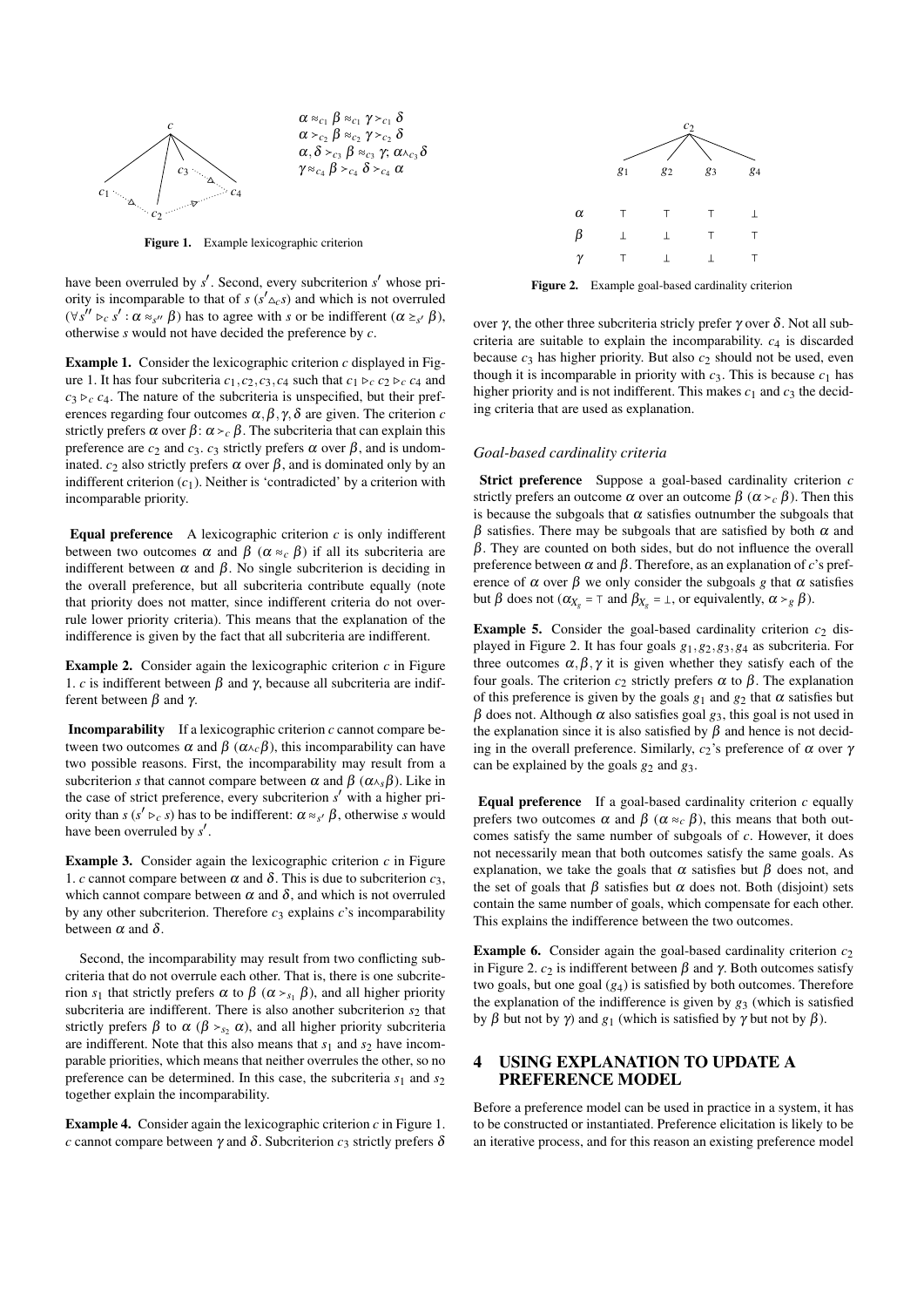should also be updateable. There are several ways of constructing and updating a preference model. In this paper we focus on the approach of guiding preference elicitation by asking the user particular questions and updating the preference model according to the answers. The advantages of this approach are that it provides an intuitive interaction with non-expert users and that preferences can be discovered during the process. In particular, we consider the case in which the user is asked not only to give his preference between two outcomes, but also to provide an explanation for this preference. This explanation can then be used to update the current preference model. If the user just provides his preference between outcomes, there may be many different ways in which the model could be updated to reflect this preference. The added value of additionally obtaining an explanation from the user is that it provides clues on how exactly the model should be updated, possibly after some further interaction involving targeted follow-up questions.

## Updating a QPS model with explanations

We investigate how a system's current model of the user's preferences can be updated by engaging in a conversation with the user. Using explanations of preferences given by a user, the system can find out whether its current representation is accurate, and if not, where it has to be changed. Our approach allows for an initial model to be present that can be adapted by the user. The user can add preference information on his own initiative, or alternatively the system can ask the user to provide specific preferences (for example between two outcomes that are incomparable in its current model). In any case, if the preference given by the user does not match the preference that follows from the system's current model, the user is asked to provide an explanation. We assume that the user's explanation of his preference coincides with one of the explanations listed in Table 1. Depending on the user's answer and the nature of the top criterion (lexicographic or goal-based cardinality), the system can proceed by asking follow-up questions or updating its preference model in a particular way.

In the following, we discuss every situation in detail and provide interaction diagrams for each. We assume that the user has stated a preference between two outcomes that is not supported by the system's current preference model. It is important to distinguish between the current preference model maintained by the system, and the statements of the user. Since the interaction is designed to identify the elements of the model that need to be updated, the user's statements typically disagree with the current model. The interaction diagrams start with the system asking for an explanation for the given preference. The system's possible responses depend on the explanation given and the current preference model. More than one response may be applicable. In that case, the system should keep the interaction going until the preference model induces the given preference. When the process is finished, the updated preference model should not only model the preference given by the user, but also generate the same explanation for it.

#### *Lexicographic criteria*

Strict preference The interaction diagram for updating a preference model with a strict preference of an outcome  $\alpha$  over an outcome  $β$  by a lexicographic criterion *c* is given in Figure 3. The explanation of such a preference is given by a subcriterion *s* of *c* that, according to the user, strictly prefers  $\alpha$  to  $\beta$ . There can be different reasons why this subcriterion does not decide *c*'s preference in the current preference model *S*.

 $\bullet$  First, *s* may not strictly prefer  $\alpha$  to  $\beta$  according to *S*. In this case, the user is asked to explain this preference.

• Second,  $s$  may not be listed as a subcriterion of  $c$  in  $S$ . In this case, the system adds *s* to the set of subcriteria *Cc*.

• Third, according to *S* there may be another subcriterion *s'* that overrules *s*, i.e. that has higher priority but is not indifferent between  $\alpha$ and  $\beta$ . In this case, the user is asked to clarify this issue, and may respond in several ways. (i) If the user states that  $s'$  actually is indifferent, he is asked for an explanation. (ii) If the user states that *s* actually has higher priority than  $s'$ , the system updates the priority relation accordingly. (iii) If the user states that  $s'$  is not actually a subcriterion, the system removes  $s'$  from  $C_c$ .

• Fourth, according to  $S$  there may be another subcriterion  $s'$  that is not comparable in priority to *s*, does not weakly prefer  $\alpha$  to  $\beta$ , and is not overruled. In this case, the user is asked to clarify this issue. The same responses by the user as in the previous case are possible, plus two more. (iv) If the user states that  $s'$  actually strictly prefers  $\alpha$  to  $\beta$ , he is asked to give an explanation. (v) If the user states that there actually is another subcriterion  $s''$  with higher priority that strictly prefers  $\alpha$  to  $\beta$ , there are three options. If the preference does not follow from *S*, then the user is asked for an explanation. If *s*<sup>*''*</sup> does not have higher priority than  $s'$  in  $S$ , the system updates the priority relation. And if  $s''$  was not listed as a subcriterion of  $c$ , the system adds it with the right priority.

Equal preference The interaction diagram for updating a preference model with an equal preference between two outcomes  $\alpha$  and  $\beta$ by a lexicographic criterion *c* is given in Figure 4. Such a preference is explained by the fact that, according to the user, all subcriteria are indifferent. There can only be one reason that the indifference does not follow from the current preference model *S*.

● There must be a subcriterion *s* in *S* that is not indifferent. In this case, the user is asked to clarify this issue. He can do so in two different ways. (i) If the user states that *s* is actually indifferent, he is asked to give an explanation. (ii) If the user states that *s* is not actually a subcriterion of *c*, then the system removes *s* from the set of subcriteria *Cc*.

Incomparability The interaction diagram for updating a preference model with an incomparability between two outcomes  $\alpha$  and  $β$  by a lexicographic criterion *c* is given in Figure 5. Since there are two kinds of explanation of such an incomparability, the interaction tree splits into two branches. If the incomparability is explained by a subcriterion that cannot compare between α and β according to the user, the possible responses are very similar to the case of strict preference. Therefore we do not discuss this case here but refer to the lefthand branch in Figure 5 for the details. If the incomparability is explained by two contradicting subcriteria  $s_1$  and  $s_2$ , where  $\alpha > s_1 \beta$ and  $\beta >_{s_2} \alpha$  according to the user, there can be different reasons why these subcriteria do not decide *c*'s preference in the current preference model *S*.

• First, it may be that  $\alpha \nless_{s_1} \beta$  or  $\beta \nless_{s_2} \alpha$  according to the current preference model *S*. In this case, the user is asked to explain that preference.

• Second,  $s_1$  or  $s_2$  may not be listed as a subcriterion of *c* in *S*. In this case, the system adds it to the set of subcriteria *Cc*.

• Third, according to *S* there may be another subcriterion  $s'_1$  that overrules *s*1. In this case, the user can reply in different ways. (i) If the user states that  $s'_1$  is actually indifferent between  $\alpha$  and  $\beta$ , he is asked for an explanation. (ii) If the user states that  $s'_1$  does not actually have higher priority than  $s_1$ , the system updates the priority relation ac-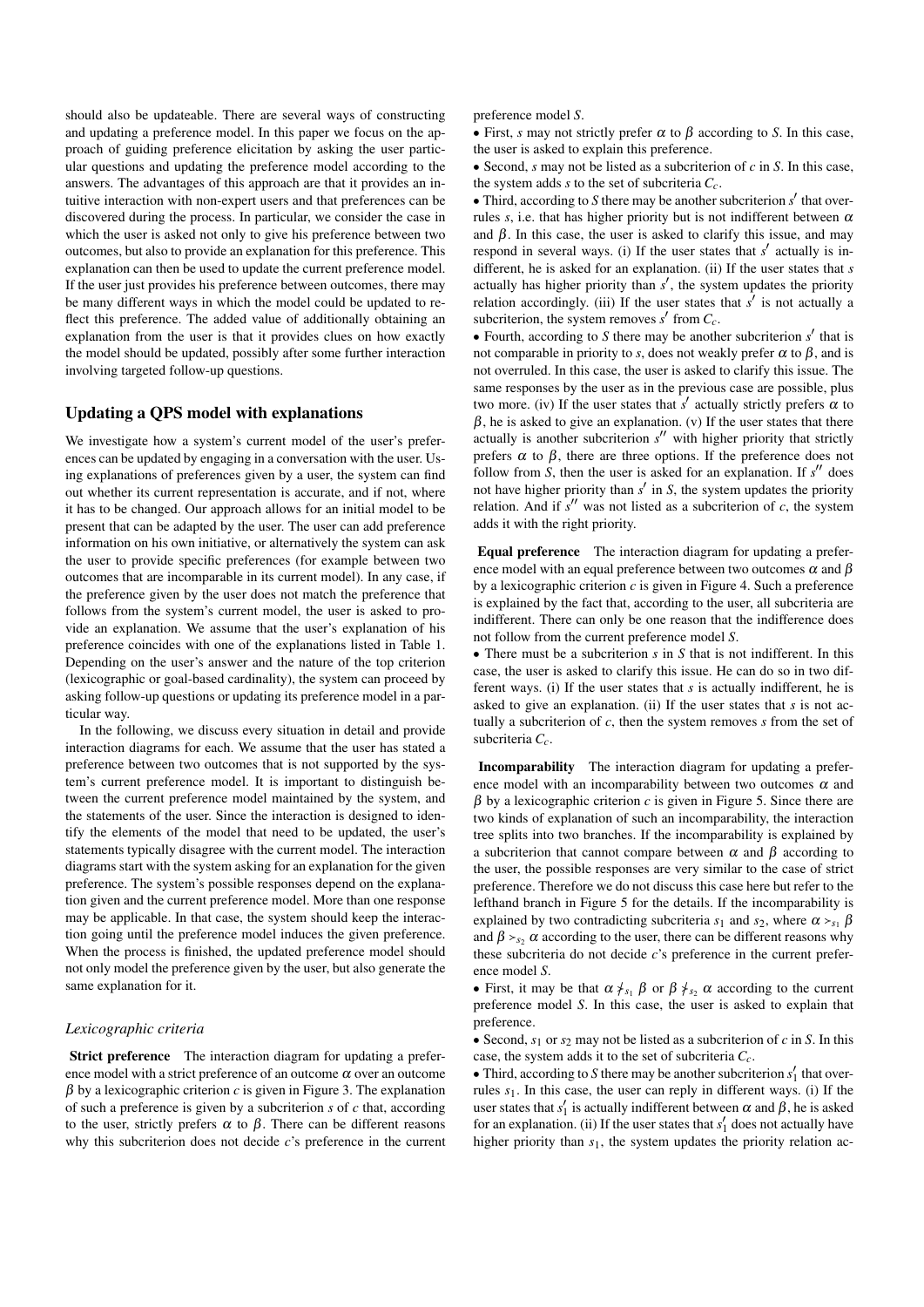



1: for any  $s \in C_c$  such that  $\alpha \nleq s \beta$ 

Figure 4. Updating with an equal Figure 3. Updating with a strict preference by a lexicographic criterion preference by a lexicographic criterion



Figure 5. Updating with an incomparability by a lexicographic criterion

cordingly. (iii) If the user states that  $s'_1$  is not actually a subcriterion of *c*, then the system removes  $s'_1$  from the set of subcriteria  $C_c$ . • Fourth, according to *S* there may be another subcriterion  $s_2$  that overrules *s*2. This case is handled analogously to the third case.

#### *Goal-based cardinality criteria*

Strict preference The interaction diagram for updating a preference model with a strict preference of an outcome  $\alpha$  over an outcome  $\beta$  by a goal-based cardinality criterion *c* is given in Figure 6. The explanation of such a preference is given by a set of subgoals  $g_1, \ldots, g_n$ that are all satisfied by  $\alpha$  but not by  $\beta$  according to the user. There can be different reasons why this set of goals does not decide *c*'s preference in the current preference model *S*.

• First, one of the goals may not be satisfied by  $\alpha$  in *S*. In this case, the user is asked to explain this fact.

• Second, one of the goals may be satisfied by  $\beta$  in *S*. In this case, the user is also asked to give an explanation.

● Third, one of the goals may not be listed as a subgoal of *c* in *S*. In this case, the system adds it to the set of subgoals *Cc*.

• Fourth, there may be a set of goals  $g'_1, \ldots, g'_m$  that are all satisfied by  $β$  but not by  $α$  according to *S*, which contains at least as many goals as  $g_1, \ldots, g_n$ . In this case, the user is asked to clarify this issue, and may respond in several ways. (i) If the user states that one of the goals is actually satisfied by  $\alpha$  or (ii) not satisfied by  $\beta$ , he is asked to for an explanation. (iii) If the user states that one of the goals is actually not a subgoal of *c*, then the system removes this goal from the set of subgoals *Cc*.

Equal preference The interaction diagram for updating a preference model with an equal preference between two outcomes  $\alpha$  and  $β$  by a goal-based cardinality criterion *c* is given in Figure 7. The explanation of such a preference is given by two equally sized sets of subgoals:  $g_1, \ldots, g_n$  that are all satisfied by  $\alpha$  but not by  $\beta$ , and  $g'_1, \ldots, g'_n$  that are all satisfied by  $\beta$  but not by  $\alpha$  according to the user. Again, there can be different reasons why these sets of goals do not decide *c*'s preference in the current preference model *S*.

• First, according to *S*,  $\alpha$  may not satisfy some  $g_i$ ,  $\beta$  may satisfy some  $g_i$ ,  $\beta$  may not satisfy some  $g'_i$ , or  $\alpha$  may satisfy some  $g'_i$ . In this case, the user is asked to give an explanation.